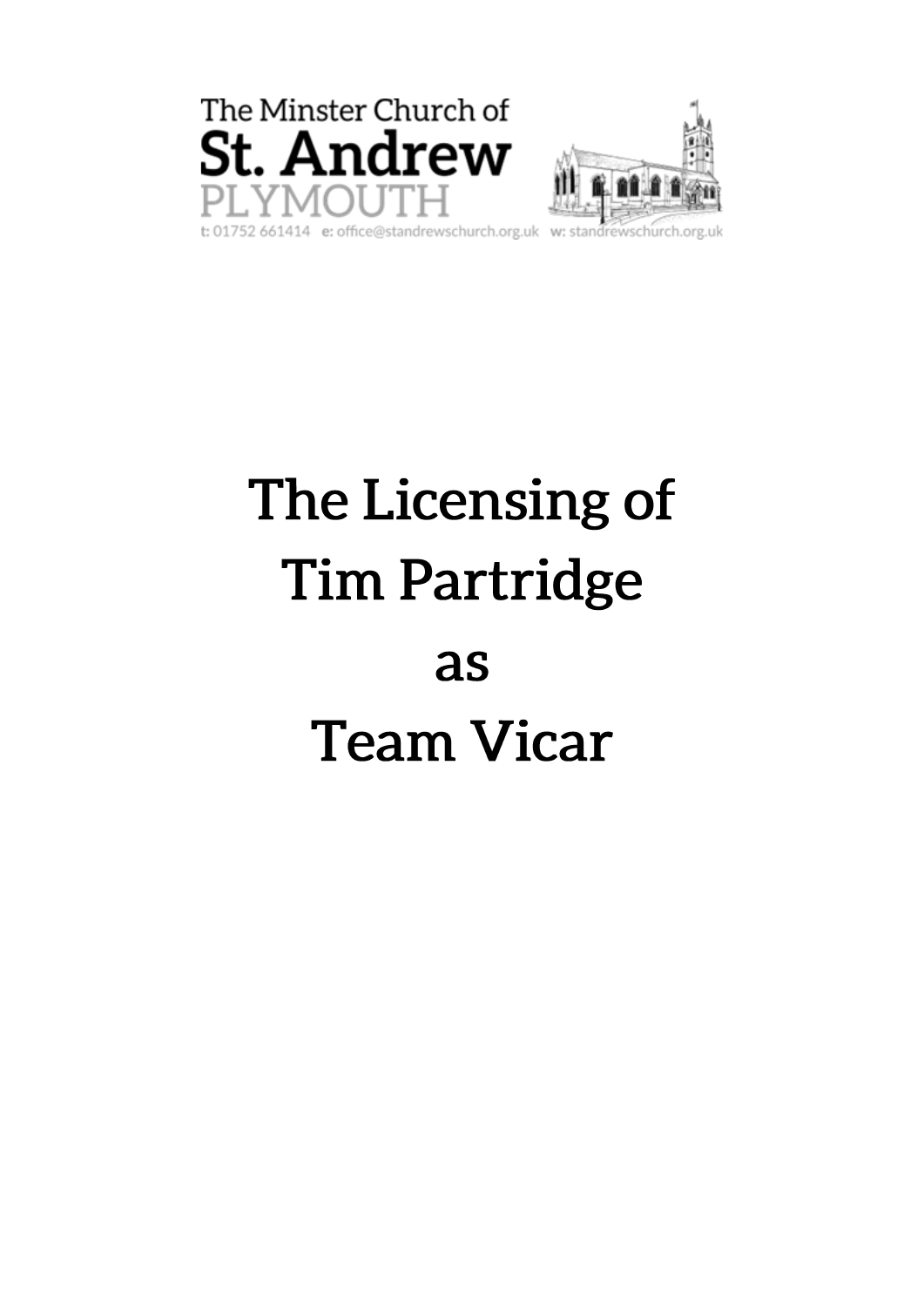### *Welcome to this service*

In this act of worship Team Vicar and people come together to commit themselves to a shared vision and partnership in mission, ministry and worship. We rededicate our lives to God who enables us by his Spirit to serve him in thankful obedience for his love in Jesus Christ our Lord.

During the service oaths are made to give assurance that the Team Vicar believes, speaks and acts in the way a Christian minister should, and that he or she is committed to minister in the Church of England. And then the Bishop authorizes and commissions the minister.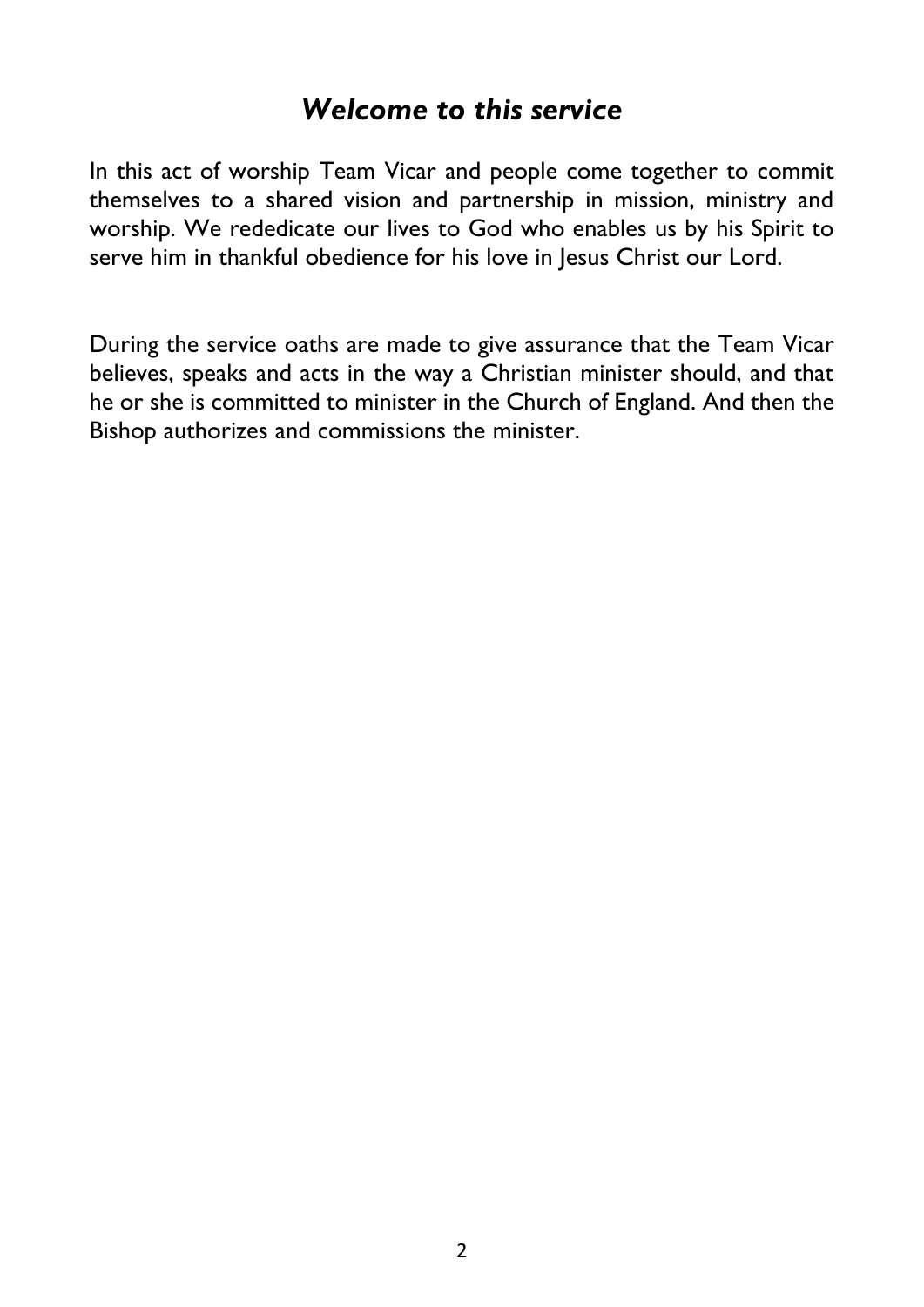## **The Gathering**

#### **PRAISE MY SOUL THE KING OF HEAVEN**

To His feet thy tribute bring Ransomed healed restored forgiven Who like thee His praise should sing Praise Him Praise Him Praise Him Praise Him Praise the everlasting King

Praise Him for His grace and favour To our fathers in distress Praise Him still the same forever Slow to chide and swift to bless Praise Him Praise Him Praise Him Praise Him Glorious in His faithfulness

Father-like He tends and spares us Well our feeble frame He knows In His hands He gently bears us Rescues us from all our foes Praise Him Praise Him Praise Him Praise Him Widely as His mercy flows

Angels in the height adore Him Ye behold Him face to face Sun and moon bow down before Him Dwellers all in time and space Praise Him Praise Him Praise Him Praise Him Praise with us the God of grace *CCLI Song # 800443, © Words: Public Domain | Music: Public Domain, For use solely with the SongSelect Terms of Use. All rights reserved[. www.ccli.com.](http://www.ccli.com/) CCLI Licence No. 4132*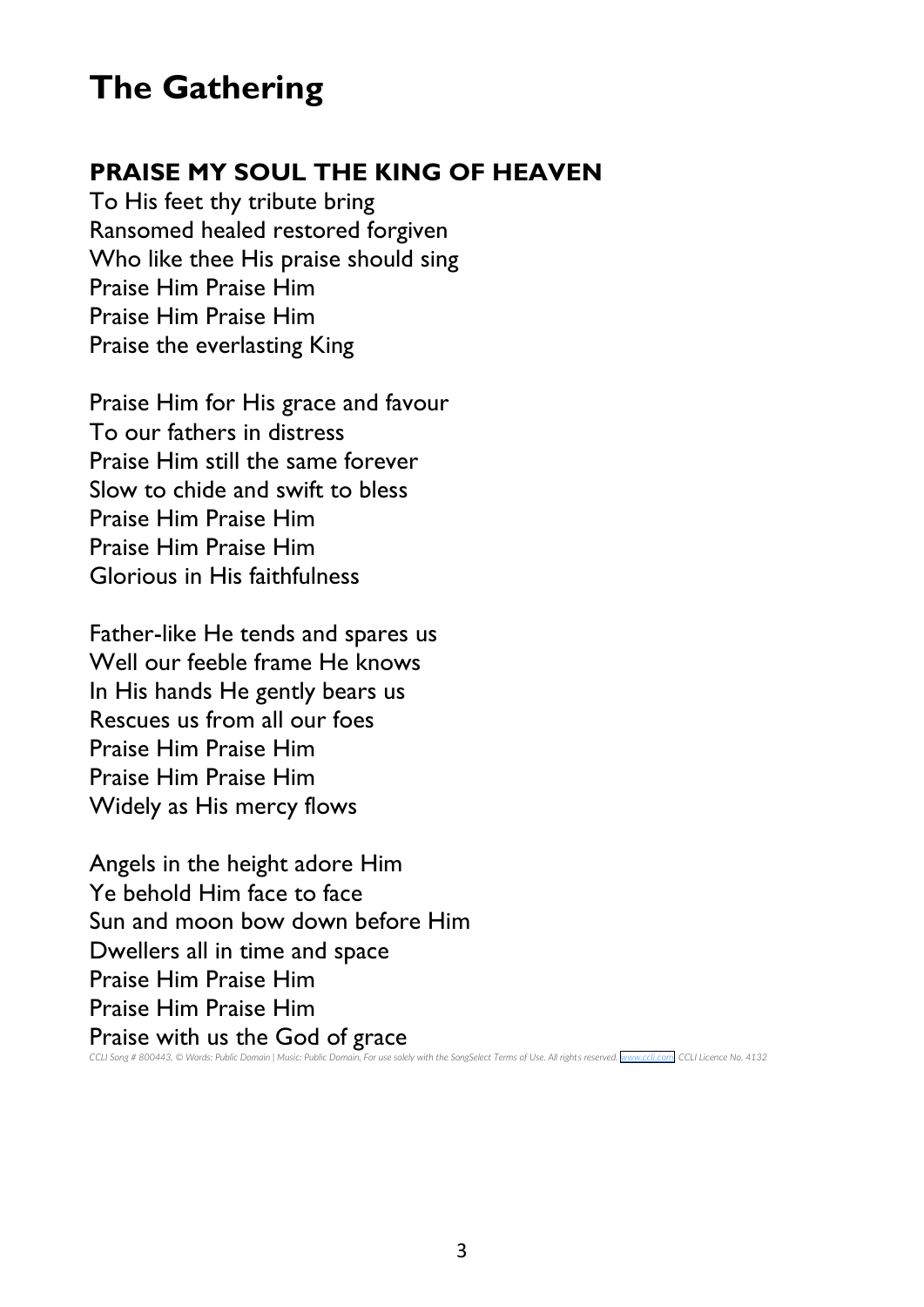### **The Greeting**

*Bishop* Grace, mercy and peace from God our Father and the Lord Jesus Christ be with you **and also with you.**

*The Bishop welcomes the congregation and introduces the service.* 

For your goodness to us at all times **We praise you, O Lord.** For your blessings on this parish/these parishes **We praise you, O Lord.** For all who have served you here in the past **We praise you, O Lord.** For the call you have given to each one of us **We praise you, Father, Son and Holy Spirit.**

### **The Presentation**

*The new minister stands before the Bishop and the Rector says:*

Bishop, Tim has been chosen to be Team Vicar in this benefice. He now comes before you to be admitted to a share in the cure of souls of the parish of the Minster Church in the mission community of St Andrew's, Plymouth and St Paul's Stonehouse.

*Bishop* Tim, do you believe, so far as you know your own heart, that God has called you to share in the leadership of the mission and ministry of the people of God in this place as their minister and pastor?

*Team Vicar* I believe that God has called me.

*Bishop* Churchwardens and people of this parish, will you welcome Tim as your new Team Vicar? **We will.**

> Will you support and share with him in worship and witness, in mission and pastoral care? **We will.**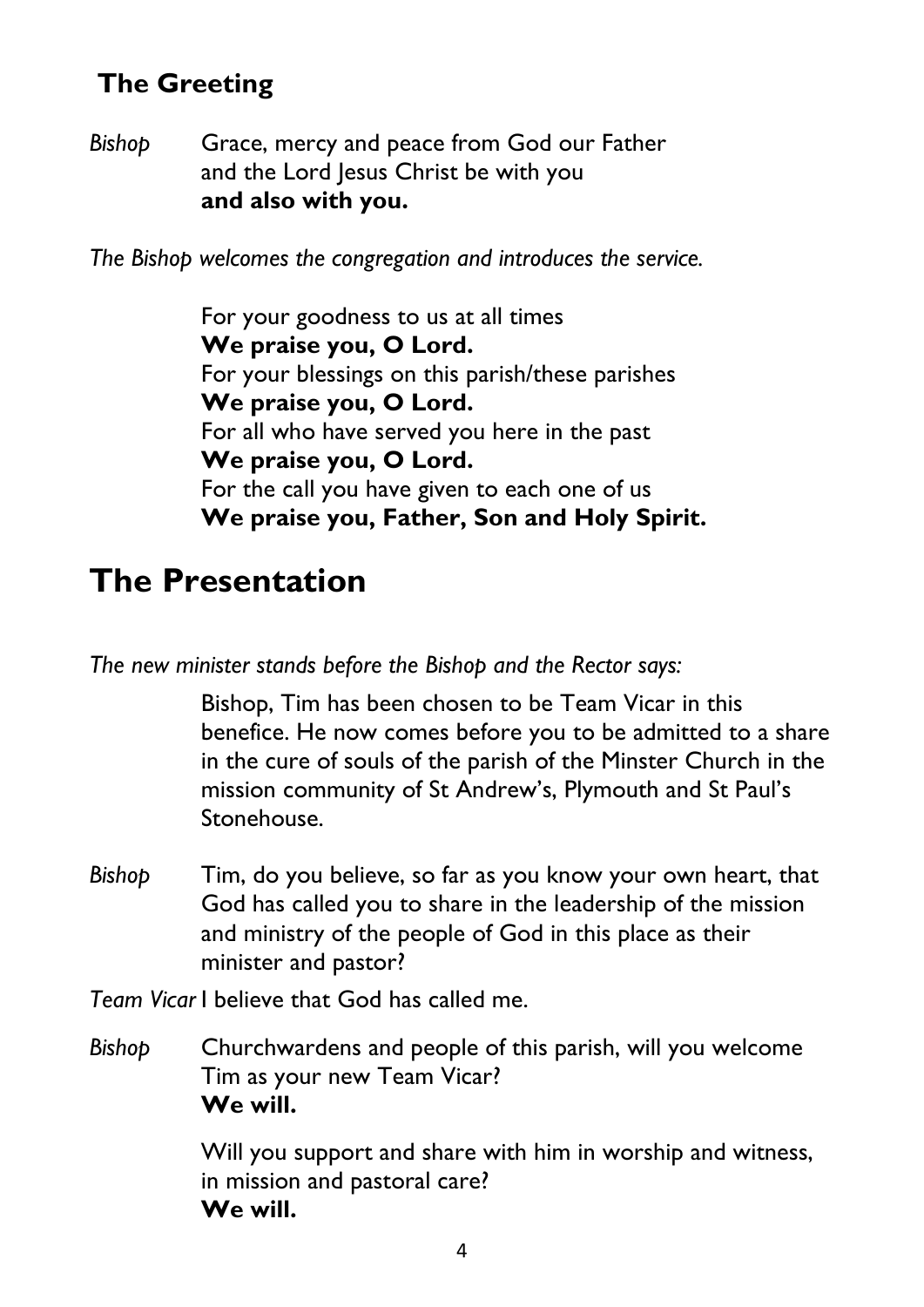Before admitting Tim to a share in the cure of souls of this parish, I call upon each of you to pray not only for Tim, but also for yourselves, that together you may be given grace to glorify God and to serve the people of this community with joy. *Bishop* God our Father, Lord of all the world, we thank you that through your Son you have called us into the fellowship of your universal Church: hear our prayer for your faithful people, that in their vocation and ministry, each may be an instrument of your love; and give to your servant, Tim, now to be installed, the needful gifts of grace; through our Lord Jesus Christ, your Son, who lives and reigns with you and the Holy Spirit, one God, now and for ever. **Amen**.

*The congregation sits*

### **The Liturgy of the Word**

#### **Scripture Reading – Ephesians 4:1-16, page 1175**

*At the end the reader says*

This is the word of the Lord. **Thanks be to God.**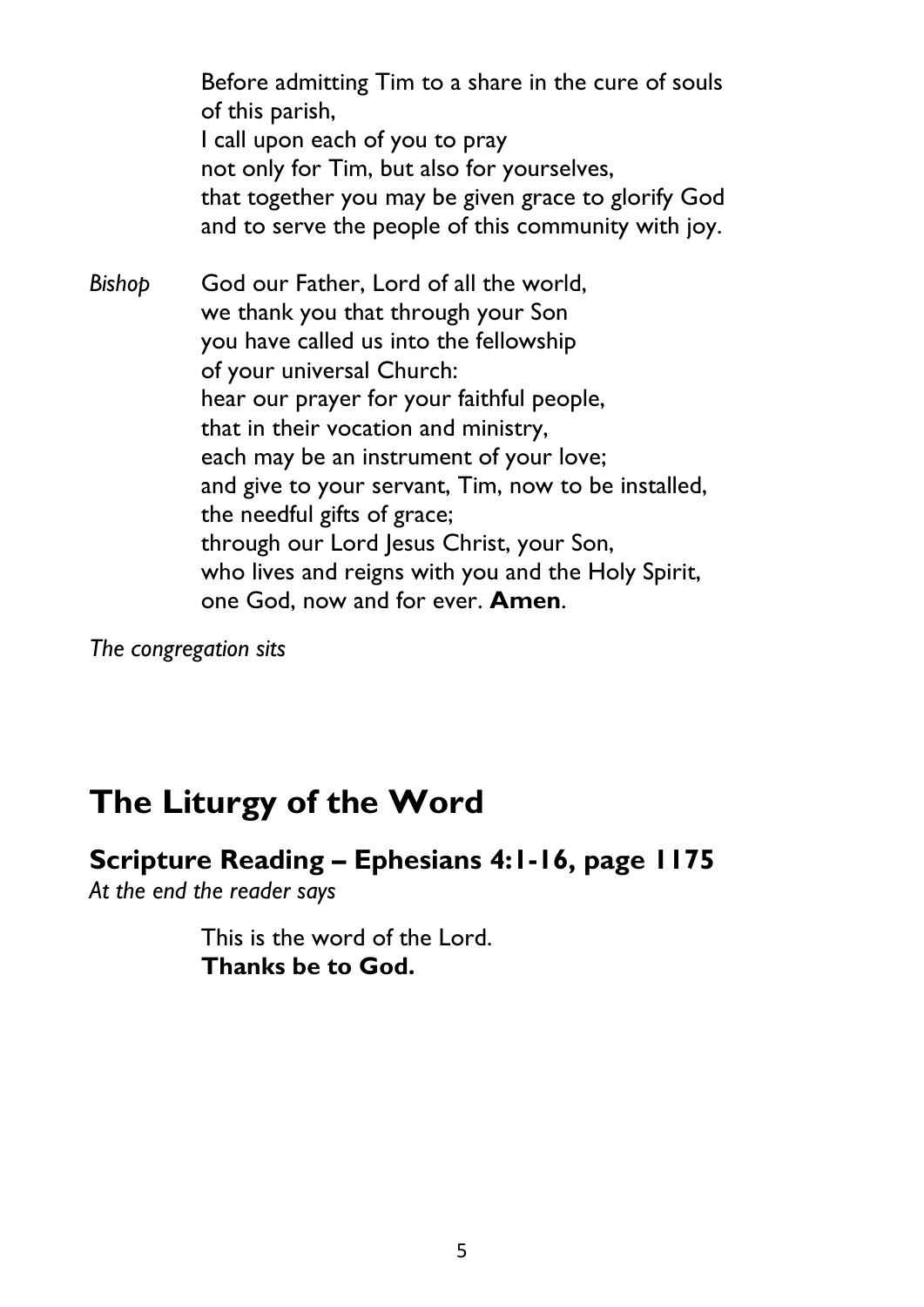#### **IN CHRIST ALONE MY HOPE IS FOUND**

He is my light my strength my song This Cornerstone this solid Ground Firm through the fiercest drought and storm What heights of love what depths of peace When fears are stilled when strivings cease My Comforter my All in All Here in the love of Christ I stand

In Christ alone who took on flesh Fullness of God in helpless babe This gift of love and righteousness Scorned by the ones He came to save Till on that cross as Jesus died The wrath of God was satisfied For every sin on Him was laid Here in the death of Christ I live

There in the ground His body lay Light of the world by darkness slain Then bursting forth in glorious Day Up from the grave He rose again And as He stands in victory Sin's curse has lost its grip on me For I am His and He is mine Bought with the precious blood of Christ

No guilt in life no fear in death This is the power of Christ in me From life's first cry to final breath Jesus commands my destiny No power of hell no scheme of man Can ever pluck me from His hand Till He returns or calls me home Here in the power of Christ I'll stand

*CCLI Song # 3350395 © 2001 Thankyou Music For use solely with the SongSelect Terms of Use. All rights reserved. www.ccli.com Note: Reproduction of this sheet music requires a CCLI Music Reproduction Licence. Please report all copies. CCLI Licence No. 4132*

*The congregation remains standing for the Gospel*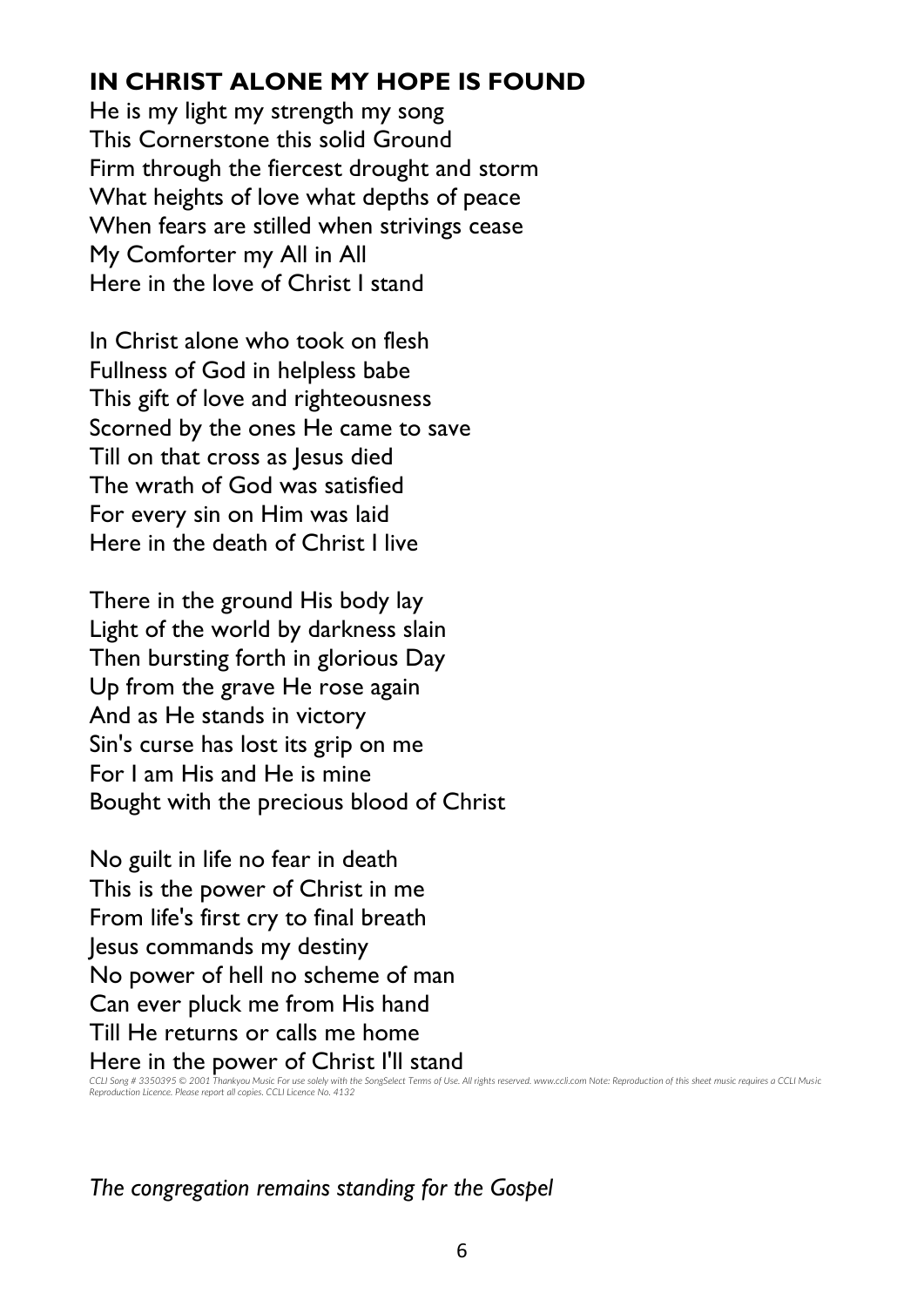#### **Gospel Reading – John 17:20-26, page 1085**

*When it is announced, the congregation respond*

**Glory to you, O Lord.**

*At the end the reader says*

This is the Gospel of the Lord. **Praise to you, O Christ.**

#### **Sermon**

# **The Declaration and Oaths**

*The Bishop sits and the Rector addresses the new Minister:*

Tim, before you are admitted as Team Vicar, you must declare your assent to the Christian faith as received by the Church of England; and swear your allegiance to Her Majesty the Queen, and your canonical obedience to the Bishop of Exeter.

*The Bishop reads the preface to the Declaration of Assent*

The Church of England is part of the One, Holy, Catholic and Apostolic Church worshipping the one true God, Father, Son and Holy Spirit. It professes the faith uniquely revealed in the Holy Scriptures and set forth in the catholic creeds, which faith the Church is called upon to proclaim afresh in each generation. Led by the Holy Spirit, it has borne witness to Christian truth in its historic formularies, the Thirty-nine Articles of Religion, The Book of Common Prayer and the Ordering of Bishops, Priests and Deacons. In the declaration you are about to make, will you affirm your loyalty to this inheritance of faith as your inspiration and guidance under God in bringing the grace and truth of Christ to this generation and making him known to those in your care?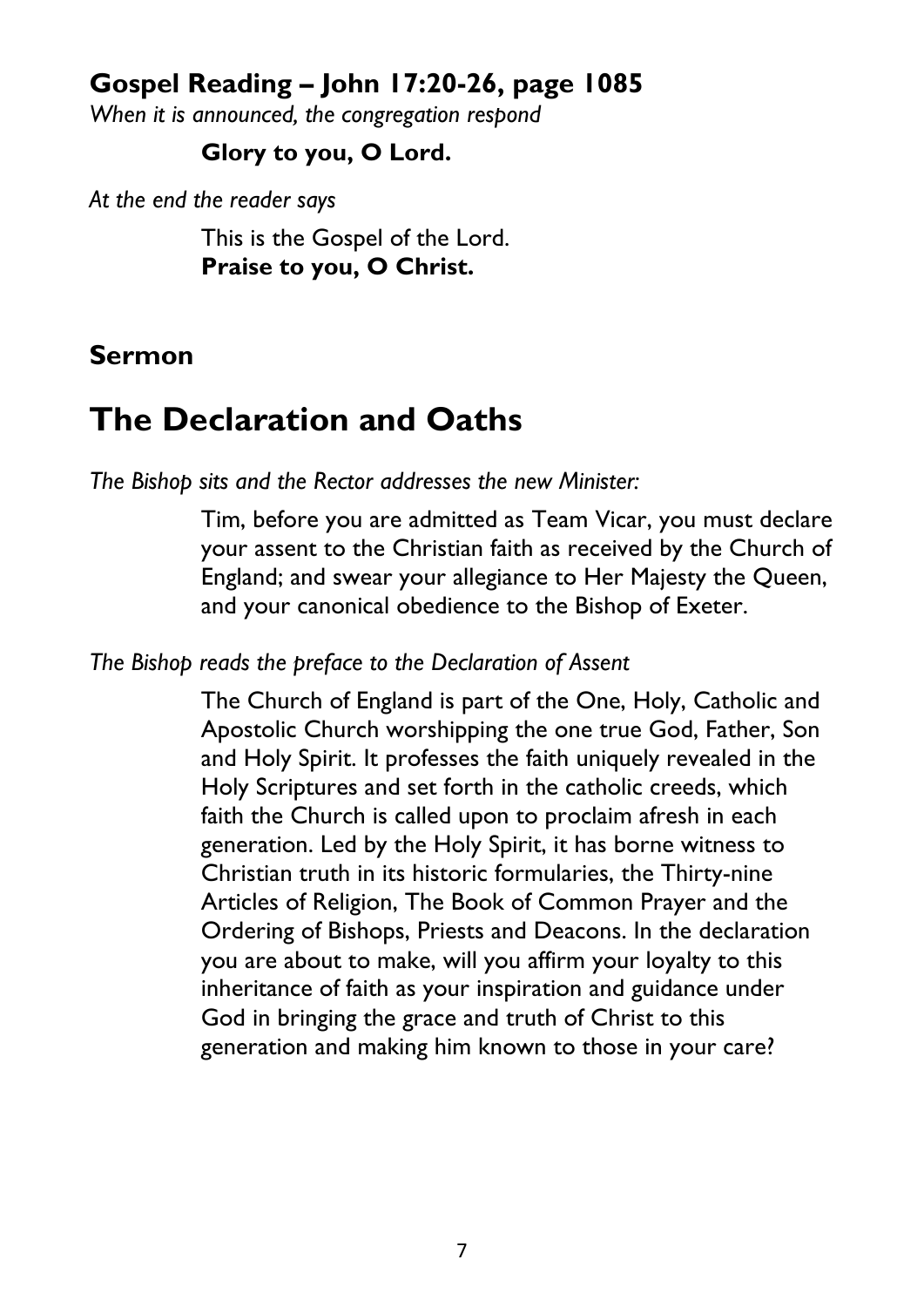I, Tim Partridge, do so affirm, and accordingly declare my belief in the faith which is revealed in the Holy Scriptures and set forth in the catholic creeds and to which the historic formularies of the Church of England bear witness; and in public prayer and administration of the sacraments I will use only the forms of service which are authorised or allowed by Canon.

*The Team Vicar then takes the Oaths, holding a New Testament in the right hand.*

*Oath of Allegiance (the Team Vicar turns to face the people)*

I, Tim Partridge swear that I will be faithful and bear true allegiance to Her Majesty Queen Elizabeth II, her heirs and successors, according to law: so help me God.

*Oath of Canonical Obedience (the Team Vicar turns to face the Bishop)*

I, Tim Partridge, do swear by Almighty God that I will pay true and canonical obedience to the Lord Bishop of Exeter and his successors in all things lawful and honest: so help me God.

## **The Licensing**

*The Team Vicar kneels before the Bishop who stands and reads the Licence to the people. The Bishop then delivers the Licence to the Team Vicar saying:*

> Receive the cure of souls which is both mine and yours; in the name of the Father, and of the Son, and of the Holy Spirit. **Amen.**

*The Bishop blesses the Team Vicar*

The God of peace who brought again from the dead our Lord Jesus Christ, that great Shepherd of the sheep, through the blood of the everlasting covenant, make you perfect in every good work to do his will, working in you that which is well pleasing in his sight; and the blessing of God Almighty, the Father, the Son, and the Holy Spirit, rest upon you now and always. **Amen.**

*The new minister and congregation stand.*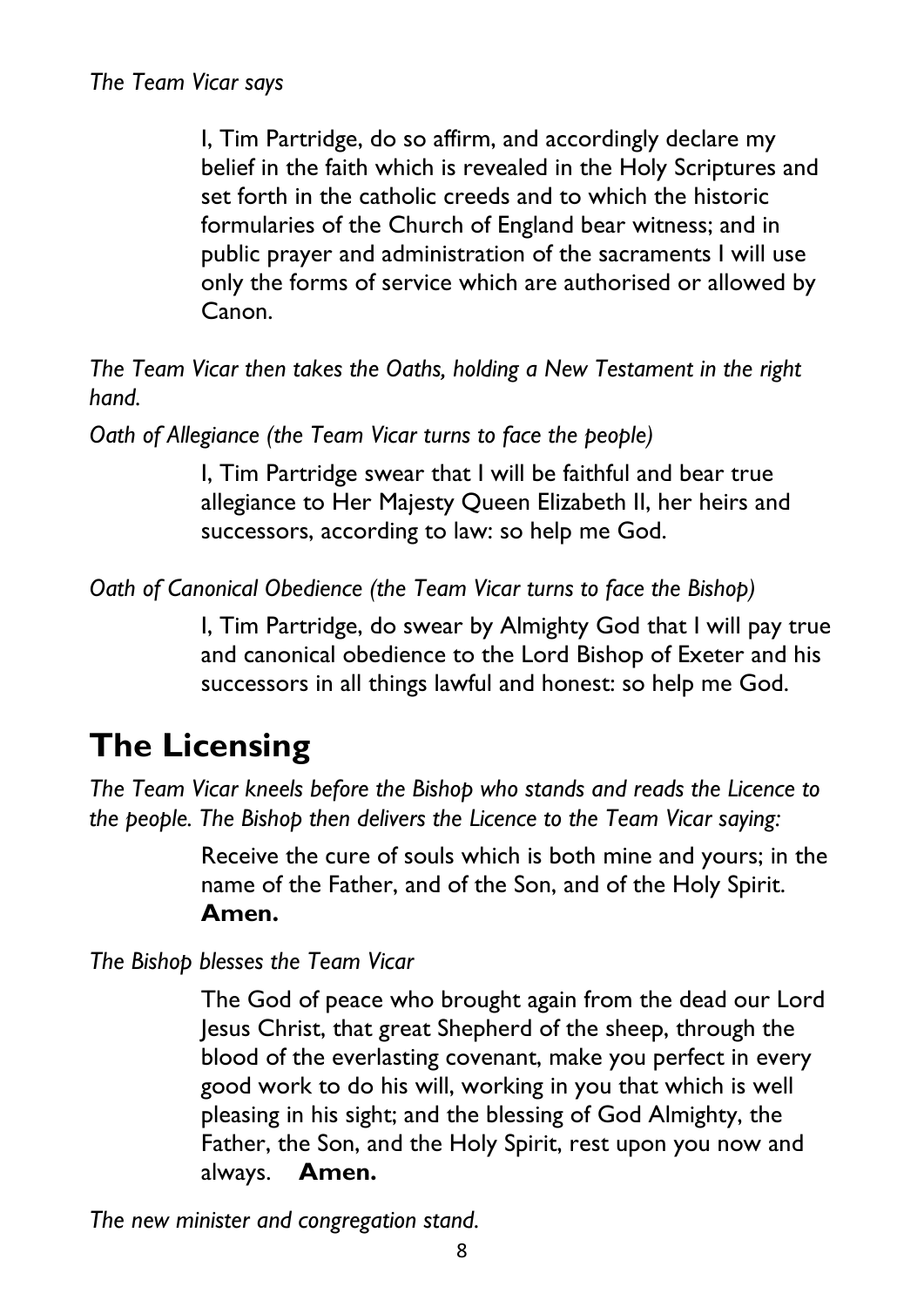# **The Installation**

*Bishop* Rector, now that we have admitted Tim to the cure of souls, we request you to install him and to support him in this ministry.

*The Bishop may move to the sanctuary.* 

*The Churchwardens lead the Rector and new minister to the place where the bell is tolled. The Team Vicar tolls the bell to signify that the licensing has taken place.*

*The Churchwardens then lead the Rector and new minister to the Minister's stall. The Rector places the Team Vicar in the stall. The Team Vicar kneels and the Rector says*

> I place you in the stall of the minister of this parish. Pray for these people, lead them in worship, and encourage them in their witness to Christ.

*The congregation remains standing as the new Team Vicar prays for the parish saying:*

> Almighty Father, who in your great mercy made glad the disciples with the sight of the risen Lord: grant us such knowledge of his presence with us that we may be strengthened and sustained by his risen life and serve you continually in righteousness and truth; through Jesus Christ our Lord. **Amen**.

*The congregation sits.*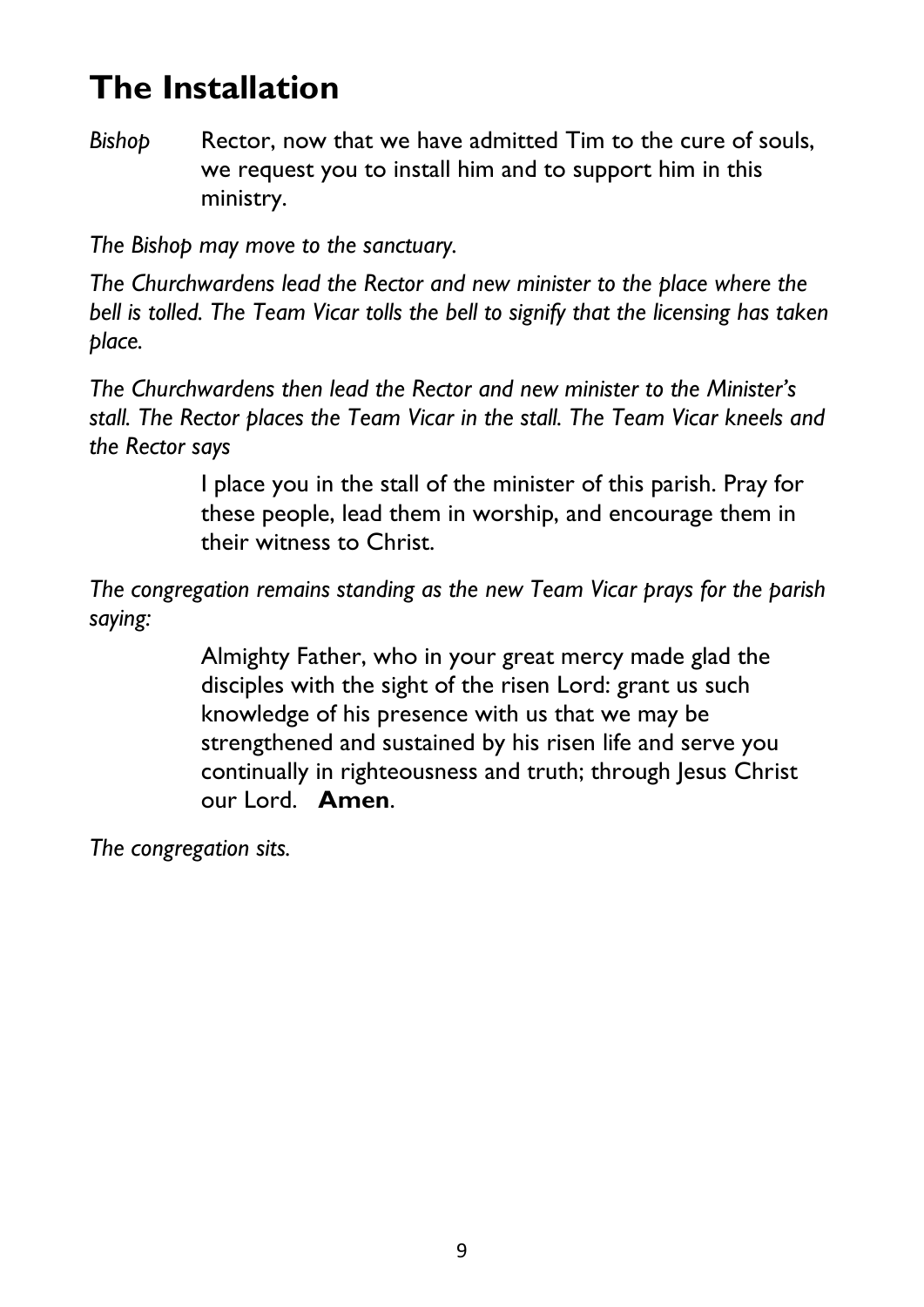# **The Act of Dedication**

*During the Act of Dedication representatives of the church community present the new minister with symbols of ministry.* 

*The Bishop, Rector the new Team Vicar remain standing. All others sit. Representatives of the parish and mission community present symbols of ministry to the new Incumbent.*

*The Team Vicar says*

Gracious God, we praise and glorify you because in your infinite love you have formed throughout the world a holy people for your own possession, a royal priesthood, a universal Church, so that sharing in the ministry of our Saviour Christ we may be his witnesses.

**Gracious God, we praise and glorify you.**

*Water for baptism is presented*

Tim, be among us as one who rejoices to bring new Christians to baptism and to share with them the Living Water, Jesus Christ himself.

**Together, by God's grace, we will grow in our faith and discipleship.**

*A Bible is presented*

Be among us as a student of the Scriptures, who proclaims the Word and explores the faith. **Together, by God's grace,**

## **we will tell the good news of Christ to the world.**

*A copy of Common Worship is presented*

Be among us as a person of prayer, offering the Church's liturgy and interceding for God's people. **Together, by God's grace, we will worship him in spirit and in truth.**

*Bread and Wine are presented*

Be among us as a person of the Eucharist, presiding among us when we celebrate the Lord's death and resurrection.

**Together, by God's grace, we will seek to be the living body of Christ.**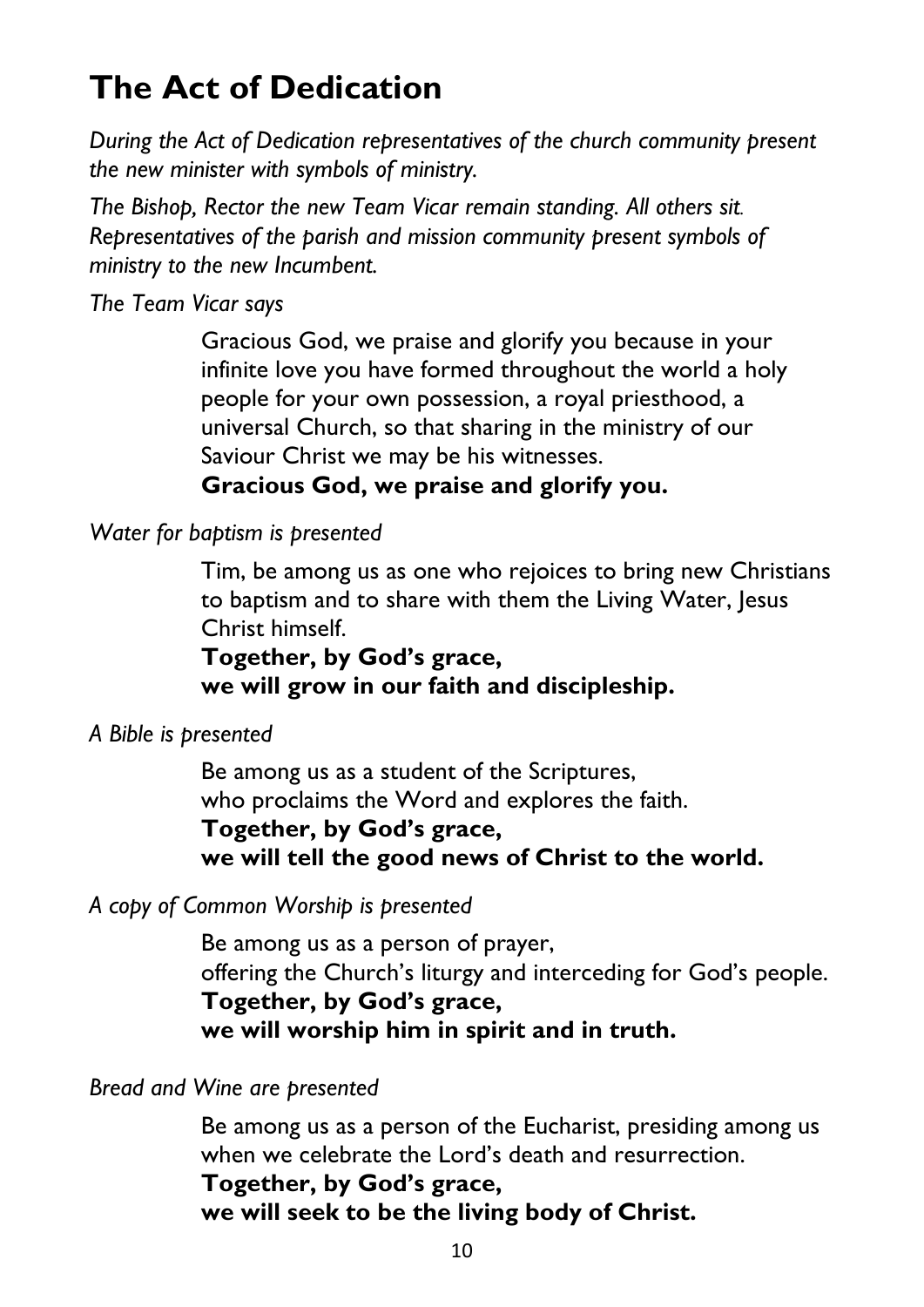*When all the symbols have been given, the Bishop addresses the Team Vicar as follows*

> Tim*,* will you care for the community that gathers here, to share with them the Word of God and the work of ministry, to celebrate with them the sacraments of the new covenant, and to encourage them in their discipleship?

*The Team Vicar responds*

With the help of God, I will.

*The Rector says*

People of God, will you seek to serve Christ and make him known?

#### *The congregation responds*

#### **Together, by God's grace, we will make this a place where people are encouraged and strengthened for their life and witness in God's world. Amen.**

*Team Vicar* We have affirmed our commitment to serve God and his people in this place. Let us pray for strength in the tasks which lie ahead and build up our common life:

> **Eternal God, we offer you ourselves, all that we are, all that we have, for work in your service. Help us to live and work together to your praise and glory, and live the good news we proclaim; through Jesus Christ our Lord. Amen.**

*Bishop* May Almighty God, who has given you the will to undertake all these things, give you also the grace to perform them, that he may bring to completion the work which he has begun in you; through Jesus Christ our Lord. **Amen.**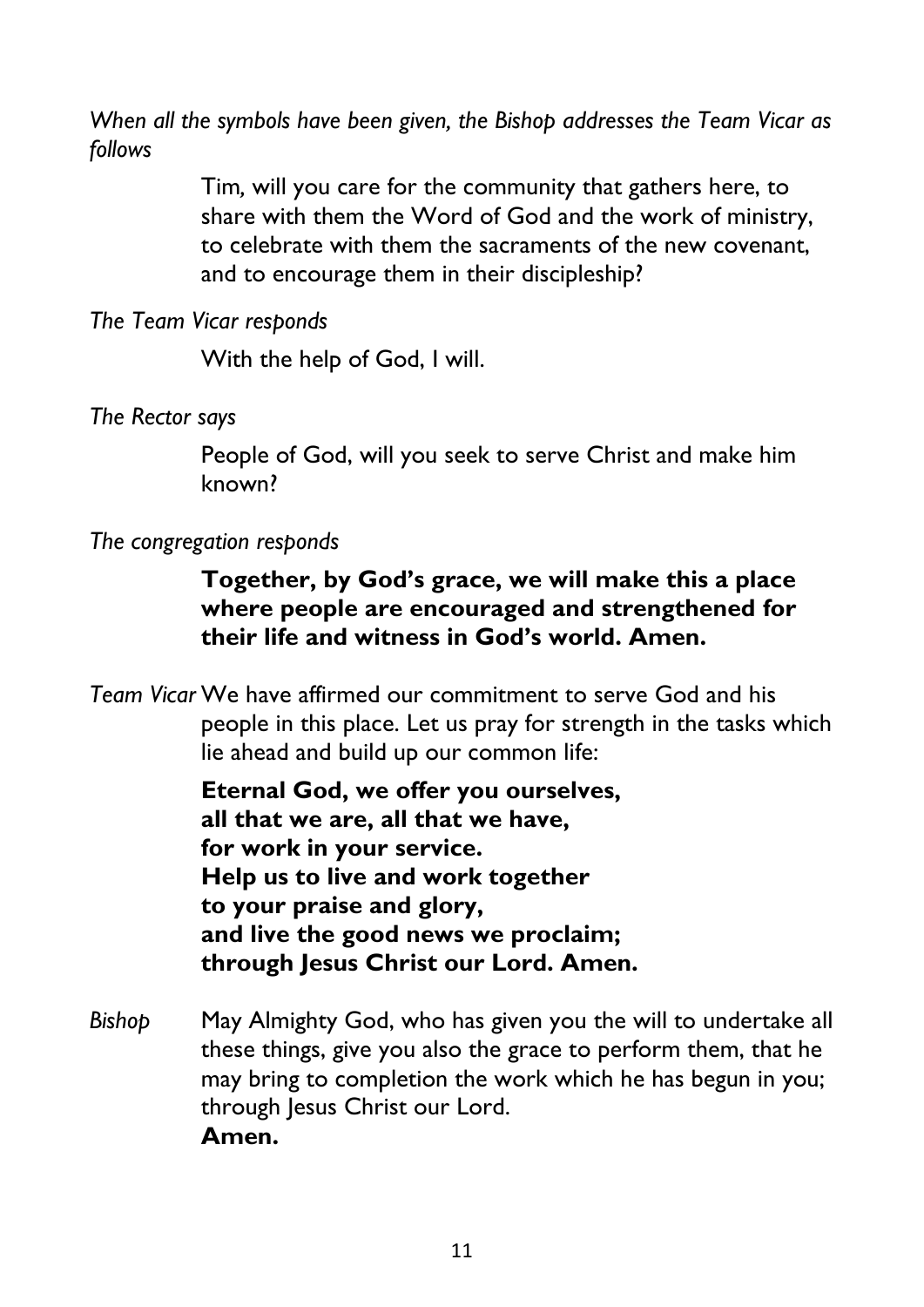# **The Welcome**

*The Bishop, the new Team Vicar, the Rector and the Churchwardens assemble on the chancel steps. The Bishop presents the new Team Vicar to the congregation and says*

I present to you Tim, your new Team Vicar.

*The congregation greets the new Incumbent:*

#### **We welcome you in the name of the Lord.**

*The new Team Vicar is welcomed by a Churchwarden on behalf of the parish*

*He or she responds briefly to the welcome and announces the following hymn.*

### **Hymn**

### **O GREAT GOD OF HIGHEST HEAVEN**

Occupy my lowly heart Own it all and reign supreme Conquer every rebel power Let no vice or sin remain That resists Your holy war You have loved and purchased me Make me Yours forever more

I was blinded by my sin Had no ears to hear Your voice Did not know Your love within Had no taste for heaven's joys Then Your Spirit gave me life Opened up Your word to me Through the gospel of Your Son Gave me endless hope and peace

Help me now to live a life That's dependent on Your grace Keep my heart and guard my soul From the evils that I face You are worthy to be praised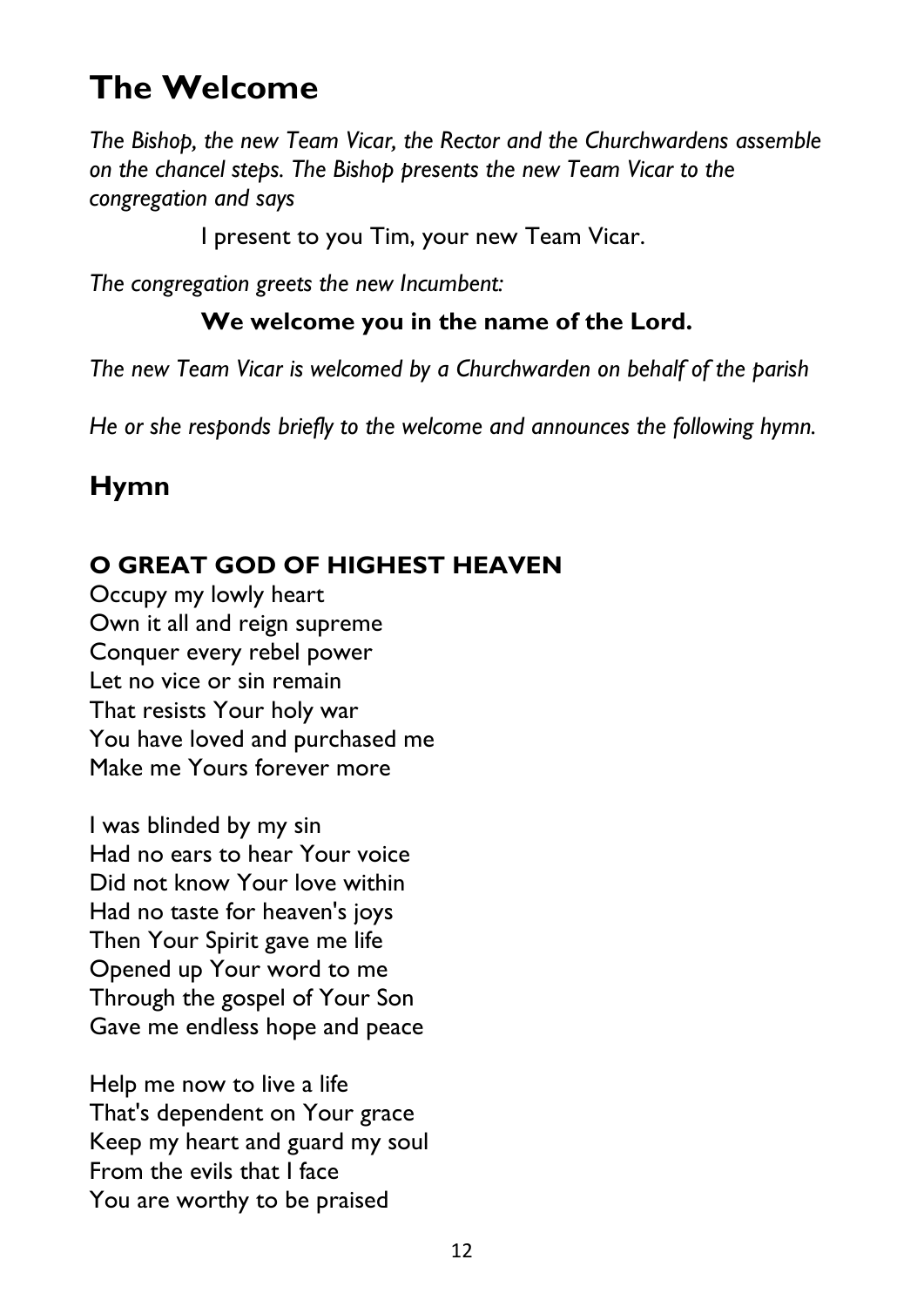With my every thought and deed O great God of highest heaven Glorify Your Name through me

You are worthy to be praised With my every thought and deed O great God of highest heaven Glorify Your Name through me

CCLI Song # 4804015, © 2006 Sovereign Grace Praise, For use solely with the SongSelect Terms of Use. All rights reserved. www.ccli.com. CCLI Licence No. 4132

# **Prayers of Intercession**

*The congregation sits or kneels.*

In the power of the Spirit and in union with Christ, let us pray to the Father.

We thank you that you have called us to be your disciples. Transform our lives by your grace, and as you have called us to your service, make us worthy of our calling.

Lord, in your mercy **hear our prayer.**

Bless all who are called to office in this parish, especially our Churchwardens, PCC members, staff team and leaders of organizations. May we be ambassadors for Christ and bring glory to your Name.

Lord, in your mercy **hear our prayer.**

We pray for all who serve the local community in any way. May our neighbourhoods be places of hospitality, peace and trust where your love is known.

Lord, in your mercy **hear our prayer.**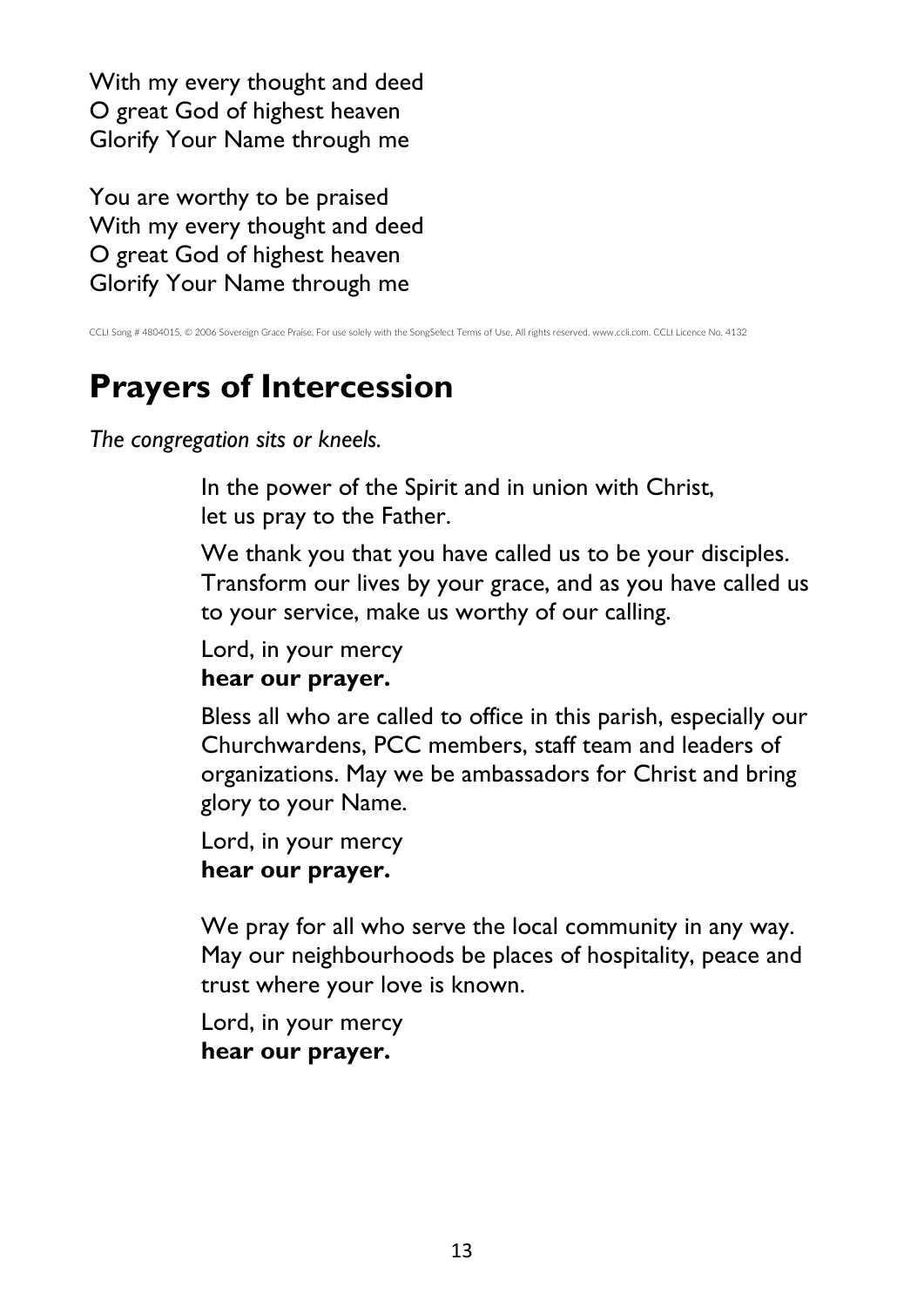We ask your blessing on our homes and families, on our schools, children and young people, on older people in our community, and especially on the isolated and housebound.

Lord, in your mercy **hear our prayer.**

We commend to your care the sick and vulnerable, and those who despair. May all who come to this place of prayer, whether in times of joy or sorrow, find it a place of healing and hope.

Lord, in your mercy **hear our prayer.**

Lord, give us for our hallowing thoughts that pass into words, words that pass into prayer, and prayer that passes into life with you for ever.

Lord, in your mercy **hear our prayer.**

*The Intercessions conclude with the Lord's Prayer*

As our Saviour taught us, so we pray:

**Our Father in heaven, hallowed be your name, your kingdom come, your will be done, on earth as in heaven. Give us today our daily bread. Forgive us our sins as we forgive those who sin against us. Lead us not into temptation but deliver us from evil. For the kingdom, the power, and the glory are yours, now and for ever. Amen.**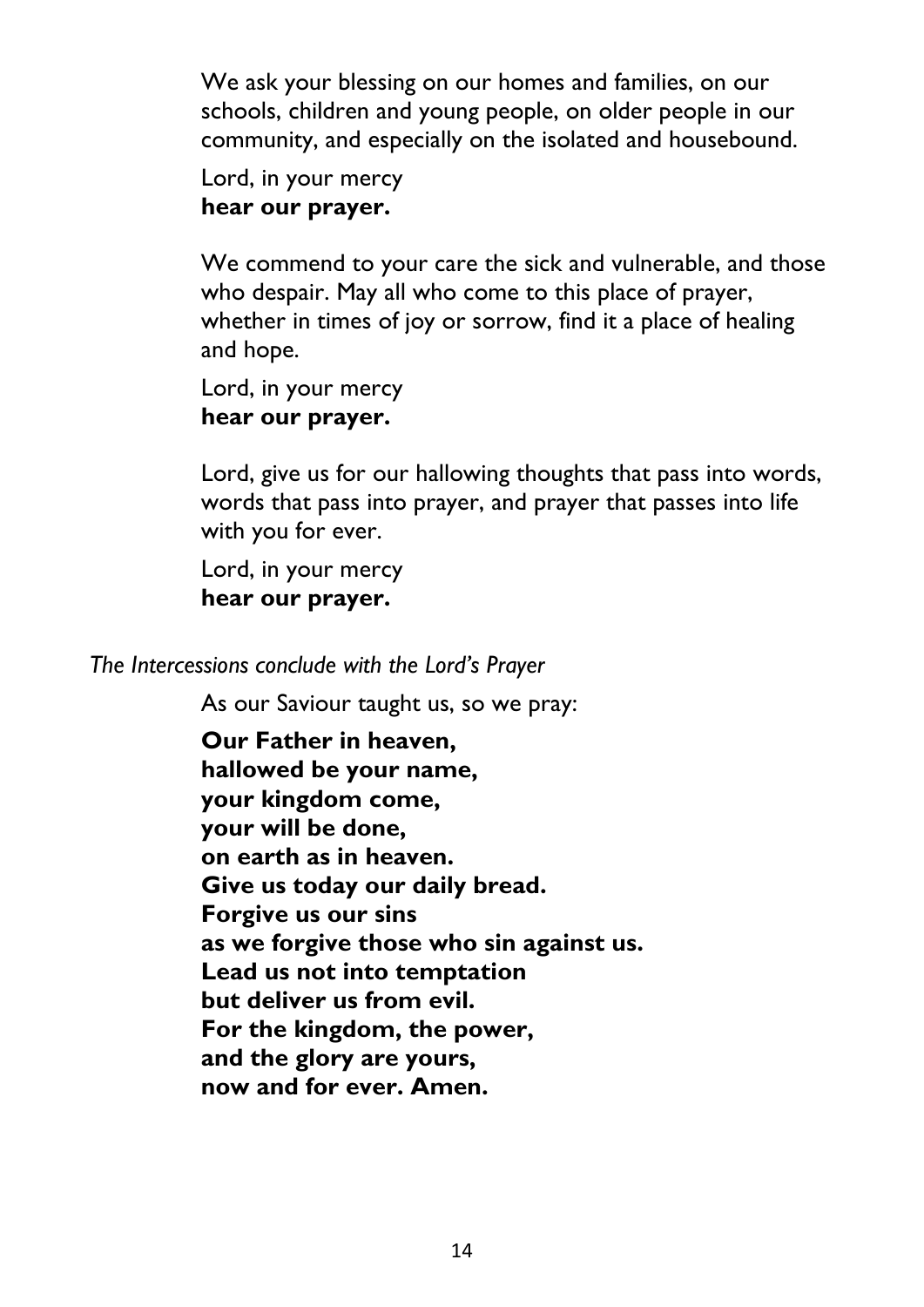#### **CROWN HIM WITH MANY CROWNS**

The Lamb upon His throne Hark how the heavenly anthem drowns All music but its own Awake my soul and sing Of Him who died for thee And hail Him as thy matchless King Through all eternity

Crown Him the Lord of life Who triumphed o'er the grave And rose victorious in the strife For those He came to save His glories now we sing Who died and rose on high Who died eternal life to bring And lives that death may die

Crown Him the Lord of love Behold His hands and side Rich wounds yet visible above In beauty glorified No angel in the sky Can fully bear that sight But downward bends each burning eye At mysteries so bright

Crown Him the Lord of peace Whose power a sceptre sways From pole to pole That wars may cease And all be prayer and praise His reign shall know no end And round His pierced feet Fair flowers of paradise extend Their fragrance ever sweet